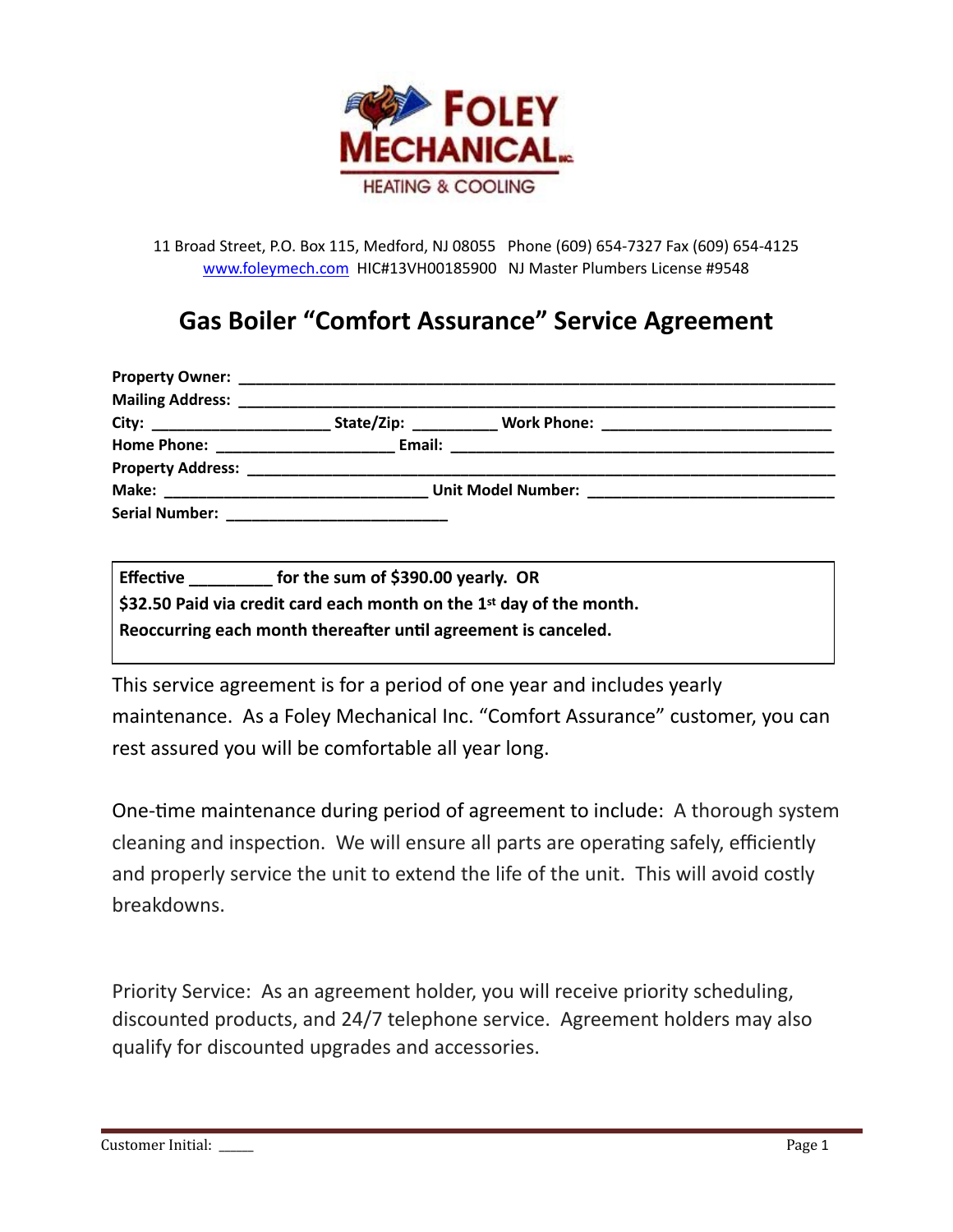Replacement Discounts: Agreement holders will receive discounted replacement options for the variety of products and services we offer.

# COMFORT ASSURANCE AGREEMENT

### **Our System Inspection includes a visual check on:**

- Check over-all condition
- Clean heat exchanger
- Remove and clean flue pipe and base of chimney
- Reinstall flue pipe and seal joint at thimble
- Seal any clean-out doors
- Clean and inspect electrodes for cracks and wear
- Clean and inspect cad cell
- Check all wiring and tighten all connections

Oil motor



- Clean oil burner fan
- Start burner and check operation
- Check pump pressure and vacuum readings
- Check safety controls, limits, etc.
- Perform combustion efficiency test
- Check draft over fire and in breech
- **Manufacturers maintenance kit**



- Clean up furnace and surrounding area
- Take stack and net stack temperatures
- Check all pumps, valves, and controls for correct function

### FEE SCHEDULE AS FOLLOWS:

Diagnostic Fee of \$99.00 (Reg. \$139.00)

15% Discounted Flat Rate Repairs quoted at time of service.

## Priority Emergency - No Heat/Hot Water Calls Monday – Friday 8:00AM to 6:00PM

After Hours, Weekend, Holiday, or Evening Services - \$189.00 (Reg. \$239.00)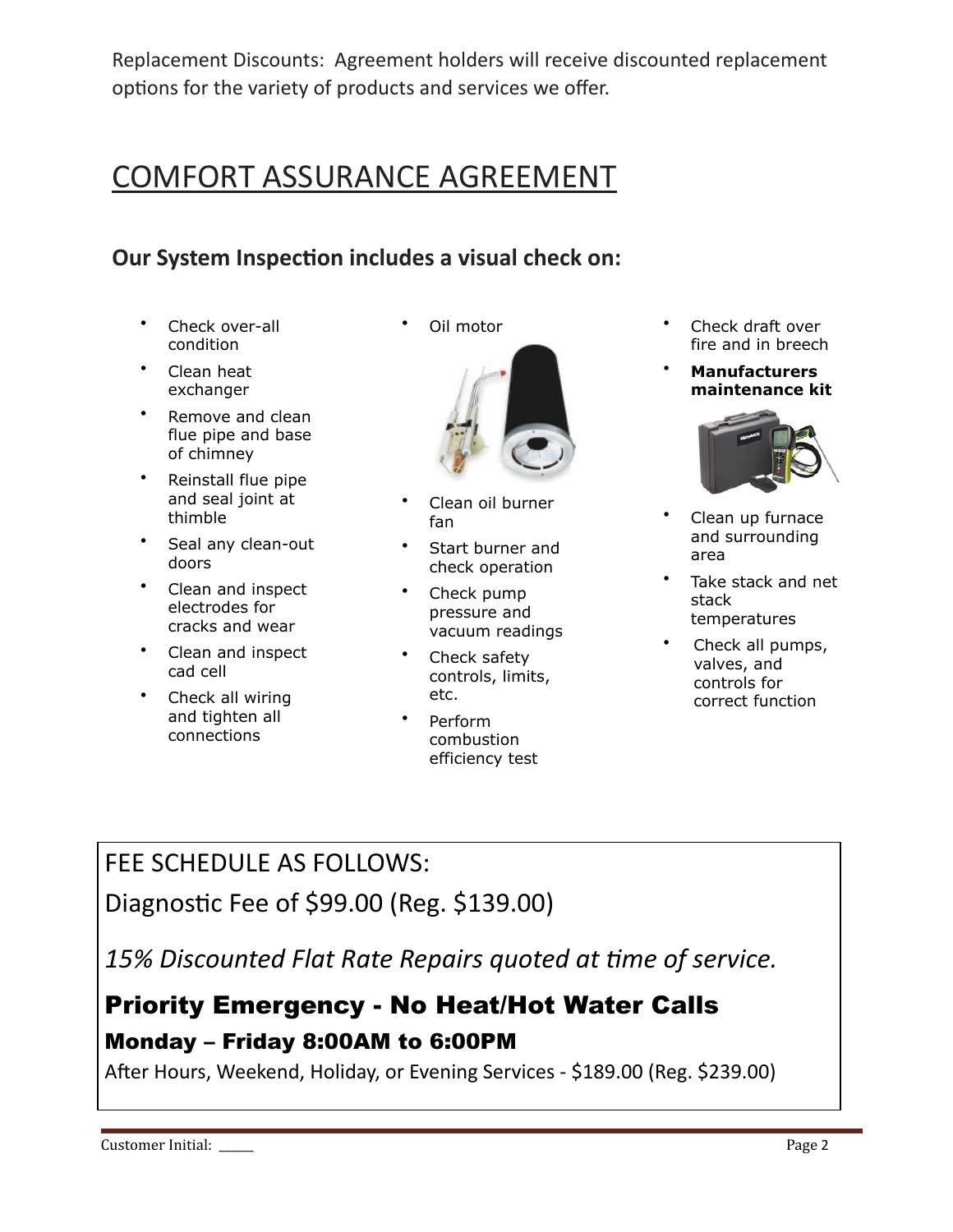#### Your Comfort Assurance Agreement ensures years of worry free operation through regular maintenance.

#### Foley Mechanical Inc., hereafter referred to as THE COMPANY, will provide the necessary service and maintenance for your heating system.

#### GENERAL CONDITIONS

This agreement between THE COMPANY and the PROPERTY OWNER/AGENT covers only the primary structure listed above. The PROPERTY OWNER/ AGENT understands that THE COMPANY'S liability under this agreement is limited to providing REMEDIAL CORRECTIONS ONLY and in no way, implied or otherwise, is responsible for damages or repairs to the structure(s) or contents. THIS AGREEMENT IS VOID WITHOUT A SIGNATURE FROM AN AUTHORIZED COMPANY REPRESENTATIVE.

THE COMPANY will conduct a maintenance inspection of the above structure(s) prior to coverage. If at any time during this one-year period should a maintenance issue arise, THE COMPANY will re-inspect upon notification by the PROPERTY OWNER/AGENT and provide a remedial treatment recommendation(s) at no additional cost, within the 1st year. THE COMPANY reserves the right to revise this annual renewal fee as of any anniversary date. Payments are to be made within (30) days of the anniversary date of this agreement. Failure to pay the fee voids the extension of this agreement. THE COMPANY and the PROPERTY OWNER/AGENT both reserve the right to cancel this agreement on the anniversary date. THE COMPANY is not responsible for any pre-existing conditions or issues that may arise due to those conditions. THE COMPANY reserves the right to bill your account and/or credit card once per month for this service.

THE COMPANY AND THE PROPERTY OWNER/AGENT AGREES TO THE FOLLOW TERMS AND CONDITIONS:

#### 1. ADDITIONS OR ALTERATIONS

This Agreement covers only the structure(s) identified on the previous page as of the date of the initial work. If the above structure(s) is structurally modified, altered, or otherwise changed, the PROPERTY OWNER/AGENT will immediately notify THE COMPANY in writing. Such additions may result in the need for additional work (at your expense) or this Agreement becomes null and void.

2. DAMAGE: THE COMPANY shall not be responsible for (1) any past or existing damage or repairs to the structure(s) or its content at the date of this agreement, (2) any costs or expenses incurred by the PROPERTY OWNER/AGENT as a result of such damage, or (3) any damage caused by or related to any of the conditions described herein.

#### 3. NOTICE OF CLAIMS, ACCESS TO PROPERTY

Any clam under the terms of the agreement must be made immediately in writing to THE COMPANY. THE COMPANY is only obligated to perform under this agreement if the PROPERTY OWNER/AGENT allows THE COMPANY access to the identified structure for any purpose contemplated by the agreement, including but not limited to re-inspection, whether the inspection was requested or considered necessary by the PROPERTY OWNER/ AGENT or required by the agreement and requested or considered by THE COMPANY.

#### 4. DISCLAIMER

THERE ARE NO GUARANTEES OR WARRANTIES, EXPRESSED OR IMPLIED, EXCEPT THOSE SPECIFICALLY STATED HEREIN. THERE ARE NO WARRANTIES OF MERCHANTABILITY OR FITNESS FOR A PARTICULAR PURPOSE.

#### 5. BINDING ARBITRATION

In the event of any dispute between THE COMPANY and the OWNER/PROPERTY OWNER/AGENT arising out of or relating to this agreement, the parties hereby expressly agree to submit their dispute to binding arbitration in Burlington or Camden County, NJ for resolution in accordance with the rules and requirements of the American Arbitration Association.

#### 6. TRANSFERABILITY

This agreement shall terminate upon transfer of ownership of the described structure(s). A new agreement may be issued by THE COMPANY at its discretion, to a new Purchaser provided the new Purchaser signs an updated agreement as the PROPERTY OWNER/AGENT. NEW PROPERTY OWNER/ AGENT will be responsible for current fees due at time of purchase.

#### 7. INHERENT RISKS

It is impossible to eliminate all risks associated with this service. Unintended consequences may result because of abnormal weather conditions (such as excessive rainfall, flood, drought, tornadoes, hurricanes), which are beyond the control of THE COMPANY. All such risks shall be assumed by THE PROPERTY OWNER/AGENT. THE COMPANY is not responsible for acts of God, Terrorism, or other catastrophic events.

#### 8. AUTHORIZED SERVICE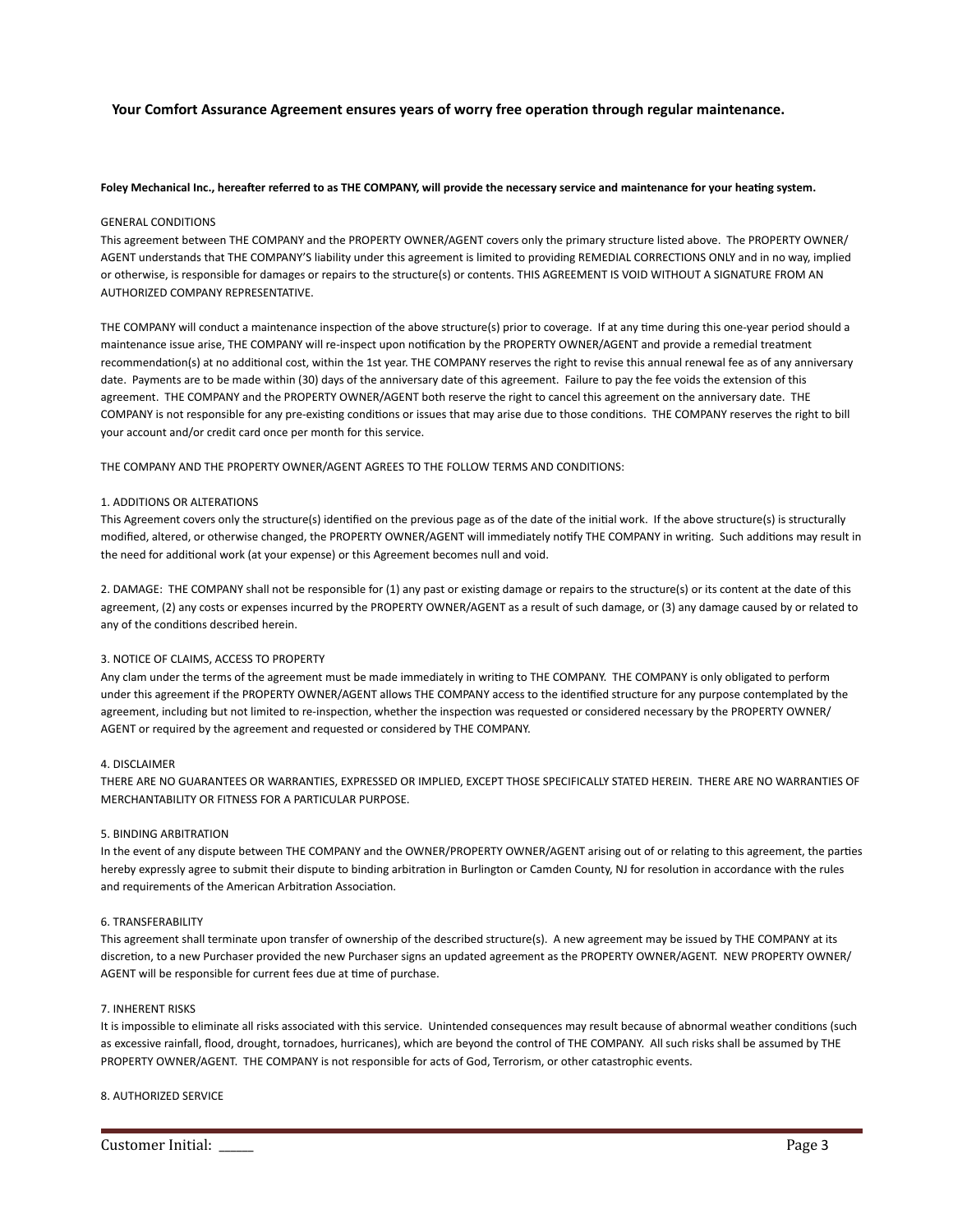This Agreement and all obligations of Foley Mechanical Inc. are void if the PROPERTY OWNER/AGENT services or attempts to service his/her own boiler or allow anyone other than an authorized service person from Foley Mechanical Inc. to perform any services on the covered system.

#### 9. CANCELLATION

This agreement is auto-renewing and will continue on a month to month basis until cancelled by the PROPERTY OWNER/AGENT or THE COMPANY. Cancellation will be effective for non-payment, declined charges, or invalid payment source within 30 days of notification. The PROPERTY OWNER/ AGENT must notify THE COMPANY 30 days prior to intended cancellation in writing. No refunds or returns on unused balances.